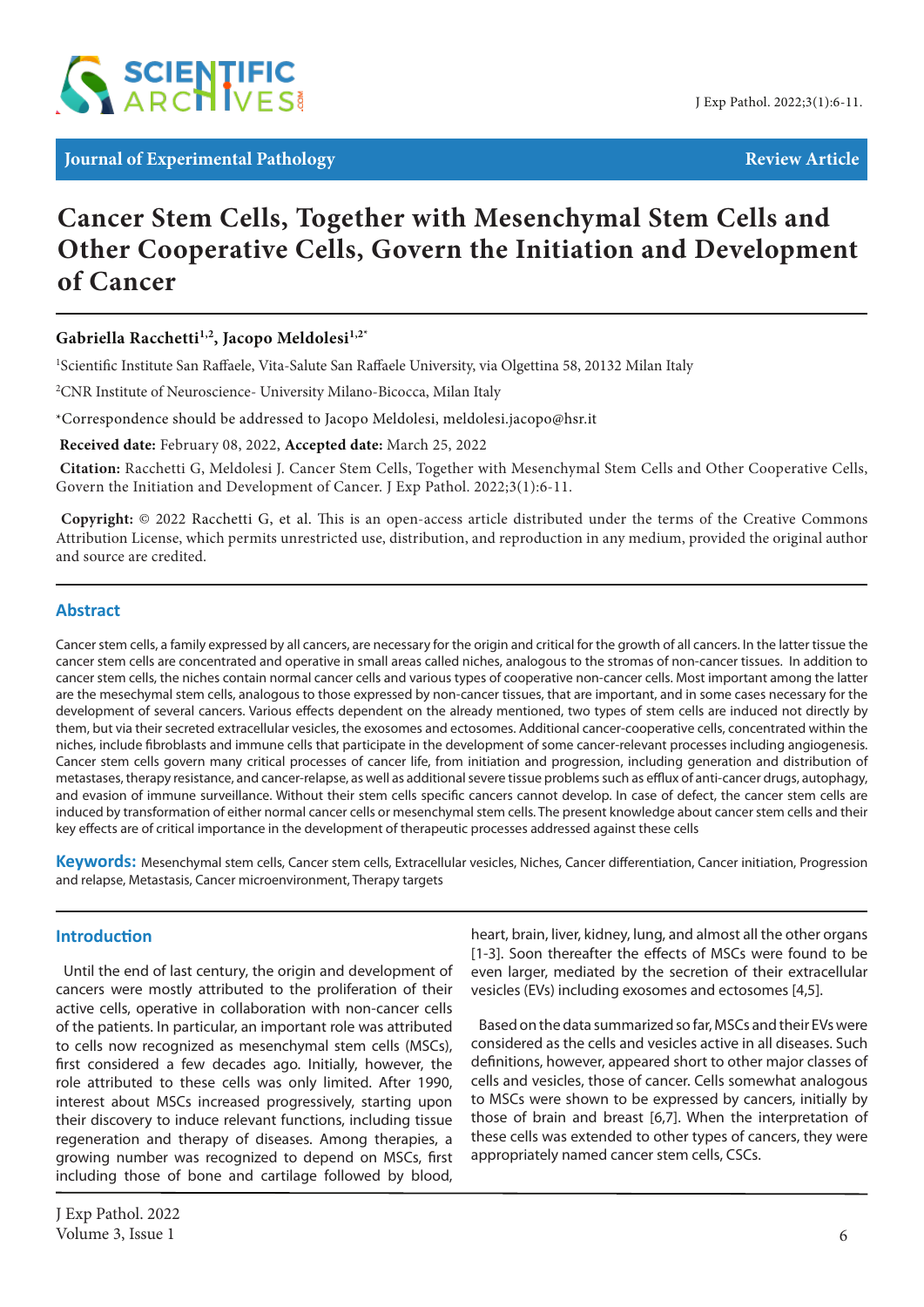Increasing studies of CSCs, carried out during the following years, lead to their functional and pathological characterization. Subpopulations of heterogeneous CSC revealed their capacity of self-renewal and aberrant differentiation for divergent lineages of cancer cells [6-8]. CSC concentrations were found to occur within small tissue volumes, the niches, analogous to the stromas of non-cancer cells [9,10]. Niches are the sites of high degree CSC plasticity dependent on transitions from slowly cycling quiescent phases to actively proliferative phenotypes [10-12]. Within niches, stem cells and their EVs are accompanied by other cells and their EVs: normal cancer cells, fibroblasts, immune (macrophages, lymphocytes) and other cells, all cooperative to cancer function (Figure 1) [12- 18]. Some of the general properties of CSCs and their vesicles were found to depend on the cooperation with MSCs and the other cell types [13,14]. The tumor microenvironment (TME), different from the non-cancer microenvironments, includes in space the niches and other areas of cancer development and growth [19,20]. Finally, studies about CSCs and their associated cells/structures have been developed in areas of potential interest for therapeutic development [10]. Some of these studies have already reached the field of clinical medicine [21,22]. So far, most published reviews and articles in the field were focused on single or a few specific cancers and their peculiar properties. The authors attempt is a short presentation of general cancer developments and progress, with special interest for recently published studies and their interpretation.

#### **MSCs and their EVs in cancer**

In agreement with a general criterion anticipated in the Introduction, present Section is focused on a family of cells and their EVs present in all diseases including cancers where they interact with CSCs, however with various effects. In some cancers, such as glioma and breast cancer, their results resemble those of non-cancer diseases, i.e. they induce reductions of cell proliferations. In other cancers, such as multiple myeloma and gastric cancer MSCs induce no reduction, but stimulation of cancer proliferation. In a third type of cancer, the effects of MSCs change depending on the parental cells. For example, the MSCs and their EVs from bone marrow and umbilical cord are protective, whereas those from adipose tissue increase cell proliferation [23-26]. Another factor participating in the MSC effects are miRNAs expressed by the EVs [27]. Interestingly, in tumor-positive results obtained in the niches of the cancer body were not confirmed on the metastatic developments, where responses were all negative. In this case, therefore, the mechanisms of stem cell function evolved in distinct processes can be different [19]. Additional examples of MSC effects in favor or against cancer growth have been reported in the literature.

The group of cells of the center illustrates the general structure of a cancer niche that includes many types of cells distinguished here by the color of their nucleus: green for CSCs, orange for MSCs, red for normal cancer cells, blue for examples on non-cancer cells, such as immune cells, that participate in cancer function. The dots spread below the cells are the two types of EVs secreted by all cells of the group: the small exosomes released upon exocytosis of the multi-vesicular bodies, the endocytic vacuoles that contain them; the larger ectosomes assembled at mini-rafts of the plasma membranes and then released by shedding of cell surface mini-expansions [5,10]. Various factors (interleukins, cytokines, growth factors, not shown) are secreted by all these cells. Based on the key role of CSCs in the processes governing cancer life and activity, their intense cooperation with the other cells is important for the activity of the niche.

# **Cancer Stem Cells: Most Important for Cancer Initiation, Specificity and Actions**

CSCs, identified a few years after 2000, account for significant fractions of the cells concentrated within cancer niches together with normal cancer cells, MSCs and various other collaborative, non-cancer cells, that participate in cancer functions (Figure 1). Functionally, however, the critical properties of CSCs are original [10-13,16,28,29]. Shared with MSCs can be other properties, such as broad proliferation capacity, signaling and expression of stem cell markers. At variance to the cells cooperating with MSCs, many immune modulations of CSCs induce evasion of their surveillances. In other words, cancer growth is stimulated by the CSC resistance to immunotherapy [14,16,17]. Another property concerns differentiation. CSCs show multi-lineage differentiation properties leading to the generation of distinct cancer subtypes [12,16]. Moreover, CSCs govern many critical processes of cancer life, from initiation and progression to formation of metastases, therapy resistance, cancer-relapse [10,16,28,29]. Based on their unique support to critical cancer processes, CSCs are now recognized as potential key targets of anti-cancer therapy.

The origin of CSCs has been debated. Differentiation from normal cancer cells have been confirmed by experiments showing that, upon their elimination, CSCs are replaced by surrounding cancer cells, differentiated by changes and acquisition of peculiar properties [23,28]. Conversion into CSCs has been reported also from MSCs [28]. The sites of CSC generation and differentiation are distributed within small niches, present in all organs. The function of CSCs depends on their secretion of both soluble factors (interleukins, cytokines, growth factors) and EVs [9,23] (Figure 1). Concomitantly, CSCs receive soluble signaling factors and EVs released by cancer and other cells distributed at TMEs. Such bi-directional and also multi-directional exchanges of signals are important for preserving the activity and specificity of CSCs and other cells involved. Most important interactions, however, are mediated by their secreted EVs [12,13,29-31].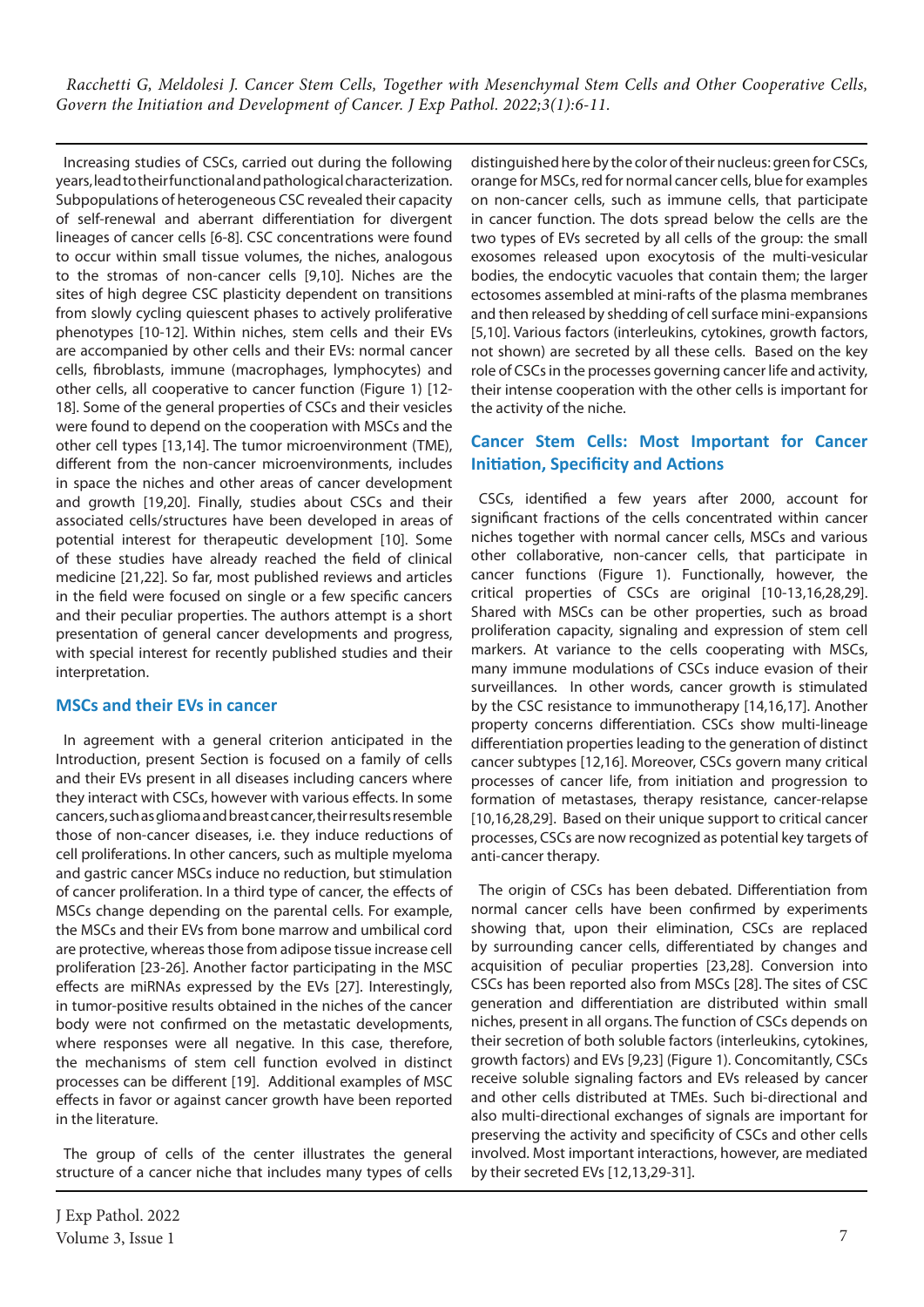

Up to now, consistent distinctions between EVs secreted by CSCs and MSCs have not been reported. Therefore, CSCdependent vesicles are simply indicated as EVs, characterized by their interactions with cells distributed in TMEs and by their strong effects. During tumor progression the molecular profiling of circulating EVs provides non-invasive means to diagnose, monitor, and predict the course of cancers [9,23,24,30,31]. The main role of EVs is intra-tumoral cell-tocell communication that includes fusion of the EVs from CSC and MSC with macrophages and other immune cells [15,32]. In addition, the EVs from CSCs are able to control cancer cell proliferation by proteins and miRNAs released from their luminal cargoes, believed to originate or participate in specific signaling cascades. Examples of miRNAs of CSC origin have been reported recently. Examples are the stimulation by miR-200c of metastatic traits of the colorectal cancer; the *in vitro* and *in vivo* attenuation of the human liver cancer by miR-145 and miR-200; the inhibition of lung metastasis in osteosarcoma by miR-101 [33-35].

#### **Cancer Microenvironment**

As already mentioned in previous Sections, within the niches CSCs are not distributed alone. Rather, they are co-localized and co-interactive with many normal cancer and non-cancer cells (Figure 1). In particular, the EVs secreted by the various niche cells undergo autocrine and paracrine fusions that often contribute their progress to cancer development. Both

these and other processes are all sustained by the activity of non-cancer cell, such as those active on circadian clocks [18], that participate in the regulation of many cancer processes via direct and indirect effects [36]. The latter, that occur with niches and wider TMEs, include the inhibition of immune cells from the so-called immune escape process, sustained by the CSC interaction with macrophages [37]. An ensuing effect includes the development and dissemination of tumorassociated cells, promoting the immune escape of tumors via the immunosuppressive reprogramming of lymphatic vessels [17,35].

In addition to its transition processes already mentioned, TMEs includes angiogenesis by which new blood vessels grow from pre-existing vessels of tumors. Angiogenesis depends on EVs, favoring release of positive factors, including vascular endothelial growth factors and matrix metalloproteinases together with another factor inhibiting the hypoxiainducible factor [31]. The tumor-derived EVs activate also the proliferation of endothelial cells, necessary for the ensuing formation of new vessels [18,38].

## **Therapy**

The therapy by MSCs and their EVs was initially discovered from their positive effects against many non-cancer diseases [1-3]. The effects of CSCs are largely opposite, inducing strengthened cancer progress by activation of events such as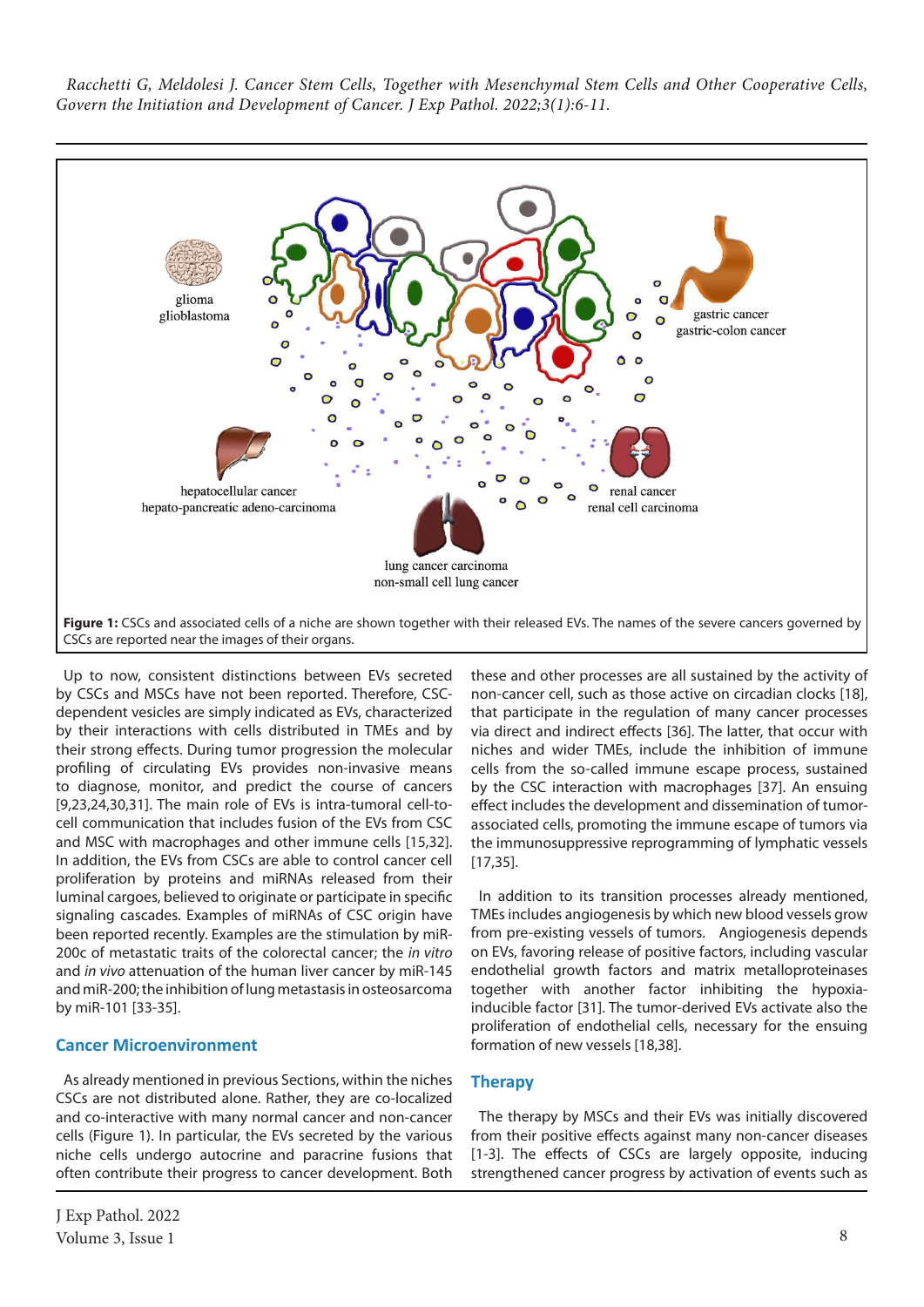efflux of anti-cancer drugs, autophagy, immunosuppression [28,32,36]. Investigation of EVs secreted by MSCs and CSCs opened possibilities against processes of cancer stimulation such as the transition from mesenchymal stromal cells into cancer-associated fibroblasts [39]. Specific therapeutic processes, aimed to eradicate tumors by preventing their main processes, such as metastases, tumor relapses and drug resistance, can be induced by reverse responses, such as increased drug efficacy [40,41]. Improved results have been obtained by new strategies of appropriate CSC lesion targeting. Nanomedicine strategies, initiated over 10 years ago, have reinforced the potential of anti-cancer drug strategies by the inclusion of various tools, such drugs and genes, qualified by specific targeting and combinational delivery. By this approach the prognosis observed in various types of cancers treated with typical drugs, potentially appropriate but little efficient, has been greatly improved [20,42]. The drugs employed in nanomedicine and EV therapy are encapsulated by an engineering technique developed according to a GMP technique [21,43]. Such encapsulation succeeds to target cancers, obtaining therapy effects much stronger than those of drugs administered alone [20,42,44-46].

## **Conclusions**

At present, stem cells are attracting great interest, and innovative properties are reported every year about these cells. In their stroma of origin, MSCs undergo various types of differentiation that contribute peculiar properties and functions of their target cells. The various MSCs, including those employed in research, are not homogeneous. Yet, based on many common properties, most of them are indicated by the same MSC nomenclature.

This however is not the case of cancers. As emphasized in this review, the stem cell system of cancer cells is more complex with respect to the other cells. In particular, it does include not a single type but two distinct types of stem cells. Together with MSCs, all cancers express specific CSCs, known since 2005 based on their initially discovered properties [47,48]. Subsequent intense studies in recent years, reported here by two recent reviews [49,50], have led to the identification of many specific properties of CSCs and their EVs [9,12,13,28- 31]. In cancer niches CSCs coexist not only with cells of the MSC family, but also with normal cancer cells and various noncancer cells, such as fibroblasts, macrophages, and immune cells, participating in specific steps of cancer development. A main property of the cancer system is that of CSCs, cooperative however with MSCs and other types of cells.

The role of CSCs depends on critical cancer processes. CSCs show multi-lineage differentiation properties leading to distinct cancer subtypes [12,13,29]. The bidirectional exchange of signals between CSCs and the other cells of the niches protects the activity and the specificity of the various cells involved [10-13]. The role of CSC, including events such as efflux of anticancer drugs, autophagy and immune suppressions, can be envisaged from key steps of its actions: cancer initiation, its progression up to the formation of metastatic processes; therapy resistance and cancer relapse [9,10,23]. Such steps are highly important. Without CSCs, therefore, cancer diseases would not exist. From all these properties, CSCs are expected to become targets of innovative therapies, induced not only by scientific studies but also by clinical medicine.

#### **References**

1. Ballas CB, Zielske SP, Gerson SL. Adult bone marrow stem cells for cell and gene therapies: implications for greater use. Journal of Cellular Biochemistry. 2002;85(S38):20-8.

2. Devine SM. Mesenchymal stem cells: will they have a role in the clinic?. Journal of Cellular Biochemistry. 2002;85(S38):73-9.

3. Katsuda T, Kosaka N, Takeshita F, Ochiya T. The therapeutic potential of mesenchymal stem cell-derived extracellular vesicles. Proteomics. 2013 May;13(10-11):1637-53.

4. Askenase PW. Ancient evolutionary origin and properties of universally produced natural exosomes contribute to their therapeutic superiority compared to artificial nanoparticles. International Journal of Molecular Sciences. 2021 Jan;22(3):1429.

5. Racchetti G, Meldolesi J. Extracellular vesicles of mesenchymal stem cells: Therapeutic properties discovered with extraordinary success. Biomedicines. 2021 Jun;9(6):667.

6. Singh SK, Clarke ID, Terasaki M, Bonn VE, Hawkins C, Squire J, et al. Identification of a cancer stem cell in human brain tumors. Cancer Research. 2003 Sep 15;63(18):5821-8.

7. Al-Hajj M, Wicha MS, Benito-Hernandez A, Morrison SJ, Clarke MF. Prospective identification of tumorigenic breast cancer cells. Proceedings of the National Academy of Sciences. 2003 Apr 1;100(7):3983-8.

8. Luo HT, Zheng YY, Tang J, Shao LJ, Mao YH, Yang W, et al. Dissecting the multi-omics atlas of the exosomes released by human lung adenocarcinoma stem-like cells. NPJ Genomic Medicine. 2021 Jun 14;6(1):1-4.

9. Ye J, Wu D, Wu P, Chen Z, Huang J. The cancer stem cell niche: cross talk between cancer stem cells and their microenvironment. Tumor Biology. 2014 May;35(5):3945-51.

10. Meldolesi J. Cancer Stem Cells and Their Vesicles, Together with Other Stem and Non-Stem Cells, Govern Critical Cancer Processes: Perspectives for Medical Development. International Journal of Molecular Sciences. 2022 Jan;23(2):625.

11. Fukushi D, Shibuya‐Takahashi R, Mochizuki M, Fujimori H, Kogure T, Sugai T, et al. BEX2 is required for maintaining dormant cancer stem cell in hepatocellular carcinoma. Cancer Science. 2021 Nov;112(11):4580.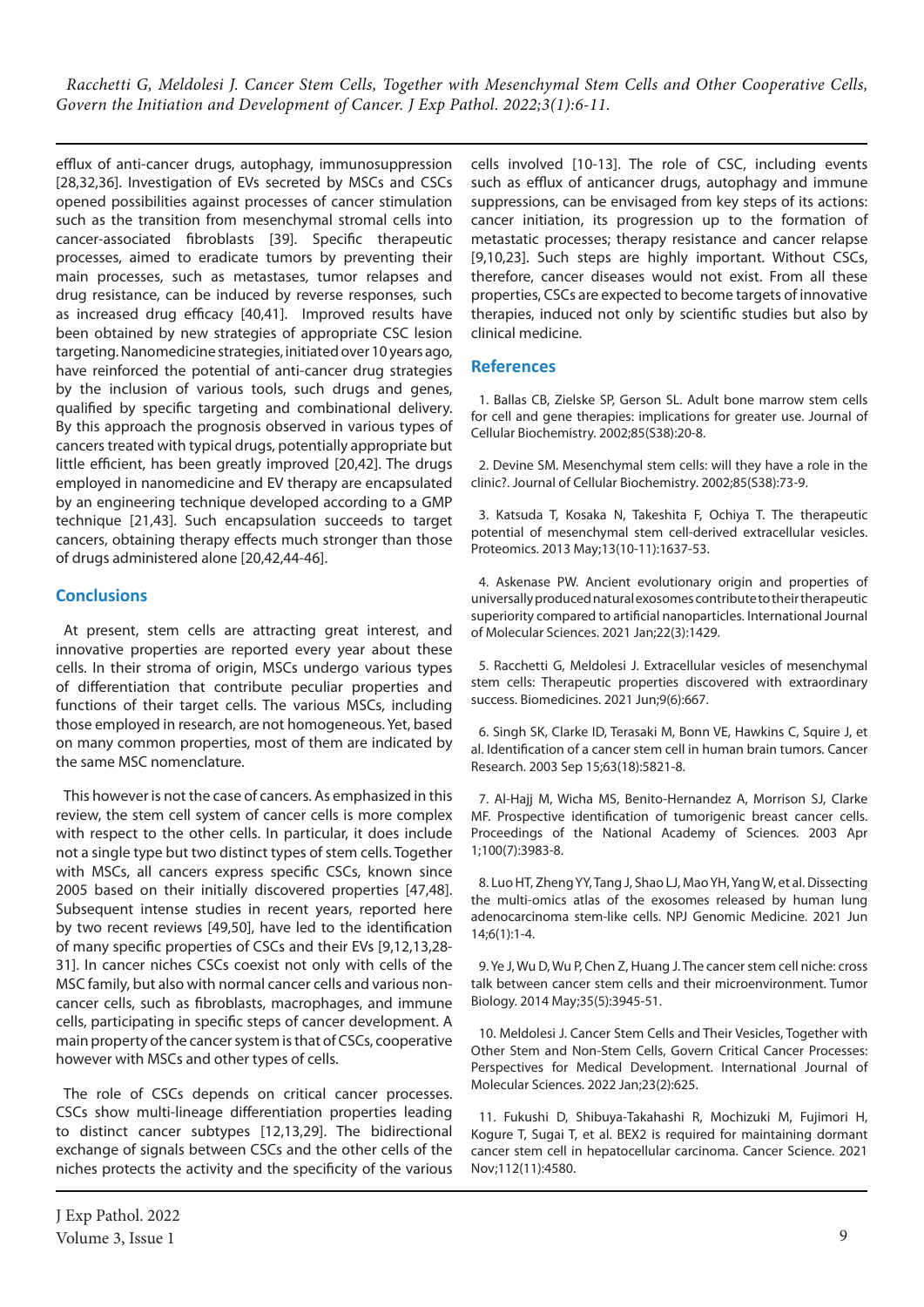12. Lindoso RS, Collino F, Vieyra A. Extracellular vesicles as regulators of tumor fate: crosstalk among cancer stem cells, tumor cells and mesenchymal stem cells. Stem Cell Investigation. 2017;4.

13. Desrochers LM, Antonyak MA, Cerione RA. Extracellular vesicles: satellites of information transfer in cancer and stem cell biology. Developmental cell. 2016 May 23;37(4):301-9.

14. Dou D, Ren X, Han M, Xu X, Ge X, Gu Y, Wang X. Cancerassociated fibroblasts-derived exosomes suppress immune cell function in breast cancer via the miR-92/PD-L1 pathway. Frontiers in Immunology. 2020:2026.

15. Aramini B, Masciale V, Grisendi G, Banchelli F, D'Amico R, Maiorana A, et al. Cancer stem cells and macrophages: molecular connections and future perspectives against cancer. Oncotarget. 2021 Feb 2;12(3):230.

16. Castagnoli L, De Santis F, Volpari T, Vernieri C, Tagliabue E, Di Nicola M, Pupa SM. Cancer Stem Cells: Devil or Savior—Looking behind the Scenes of Immunotherapy Failure. Cells. 2020 Mar;9(3):555.

17. Ferguson LP, Diaz E, Reya T. The role of the microenvironment and immune system in regulating stem cell fate in cancer. Trends in Cancer. 2021 Jul 1;7(7):624-34.

18. Ludwig N, Rubenich DS, Zaręba Ł, Siewiera J, Pieper J, Braganhol E, et al. Potential roles of tumor cell-and stroma cell-derived small extracellular vesicles in promoting a pro-angiogenic tumor microenvironment. Cancers. 2020 Dec;12(12):3599.

19. Attar-Schneider O, Dabbah M, Drucker L, Gottfried M. Niche origin of mesenchymal stem cells derived microvesicles determines opposing effects on NSCLC: primary versus metastatic. Cellular Signalling. 2020 Jan 1;65:109456.

20. Gener P, Gonzalez Callejo P, Seras-Franzoso J, Andrade F, Rafael D, Abasolo I, et al. The potential of nanomedicine to alter cancer stem cell dynamics: The impact of extracellular vesicles. Nanomedicine. 2020 Oct;15(29):2785-800.

21. Chen YS, Lin EY, Chiou TW, Harn HJ. Exosomes in clinical trial and their production in compliance with good manufacturing practice. Tzu-Chi Medical Journal. 2020 Apr;32(2):113.

22. Koshkin SA, Anatskaya OV, Vinogradov AE, Uversky VN, Dayhoff GW, Bystriakova MA, et al. Isolation and Characterization of Human Colon Adenocarcinoma Stem-Like Cells Based on the Endogenous Expression of the Stem Markers. International Journal of Molecular Sciences. 2021 Jan;22(9):4682.

23. López de Andrés J, Griñán-Lisón C, Jiménez G, Marchal JA. Cancer stem cell secretome in the tumor microenvironment: a key point for an effective personalized cancer treatment. Journal of Hematology & Oncology. 2020 Dec;13(1):1-22.

24. Zhu W, Huang L, Li Y, Zhang X, Gu J, Yan Y, et al. Exosomes derived from human bone marrow mesenchymal stem cells promote tumor growth in vivo. Cancer Letters. 2012 Feb 1;315(1):28-37.

25. Del Fattore A, Luciano R, Saracino R, Battafarano G, Rizzo C, Pascucci L, et al. Differential effects of extracellular vesicles secreted by mesenchymal stem cells from different sources on glioblastoma cells. Expert Opinion on Biological Therapy. 2015 Apr 3;15(4):495-504.

26. Ji R, Zhang B, Zhang X, Xue J, Yuan X, Yan Y, et al. Exosomes derived from human mesenchymal stem cells confer drug resistance in gastric cancer. Cell Cycle. 2015 Aug 3;14(15):2473-83.

27. Shang S, Wang J, Chen S, Tian R, Zeng H, Wang L, et al. Exosomal miRNA‐1231 derived from bone marrow mesenchymal stem cells inhibits the activity of pancreatic cancer. Cancer Medicine. 2019 Dec;8(18):7728-40.

28. Afify SM, Seno M. Conversion of stem cells to cancer stem cells: undercurrent of cancer initiation. Cancers. 2019 Mar;11(3):345.

29. Afify SM, Hassan G, Yan T, Seno A, Seno M. Cancer stem cell initiation by tumor-derived extracellular vesicles.

30. Hernandez-Oller L, Seras-Franzoso J, Andrade F, Rafael D, Abasolo I, Gener P, et al. Extracellular vesicles as drug delivery systems in cancer. Pharmaceutics. 2020 Dec;12(12):1146.

31. Su C, Zhang J, Yarden Y, Fu L. The key roles of cancer stem cellderived extracellular vesicles. Signal Transduction and Targeted Therapy. 2021 Mar 8;6(1):1-5.

32. Zheng P, Li W. Crosstalk between mesenchymal stromal cells and tumor-associated macrophages in gastric cancer. Frontiers in Oncology. 2020 Oct 9;10:2085.

33. Brossa A, Fonsato V, Grange C, Tritta S, Tapparo M, Calvetti R, et al. Extracellular vesicles from human liver stem cells inhibit renal cancer stem cell‐derived tumor growth in vitro and in vivo. International Journal of Cancer. 2020 Sep 15;147(6):1694-706.

34. Zhang K, Dong C, Chen M, Yang T, Wang X, Gao Y, et al. Extracellular vesicle-mediated delivery of miR-101 inhibits lung metastasis in osteosarcoma. Theranostics. 2020;10(1):411.

35. Zhou C, Wei W, Ma J, Yang Y, Liang L, Zhang Y, et al. Cancersecreted exosomal miR-1468-5p promotes tumor immune escape via the immunosuppressive reprogramming of lymphatic vessels. Molecular Therapy. 2021 Apr 7;29(4):1512-28.

36. Xuan W, Khan F, James CD, Heimberger AB, Lesniak MS, Chen P. Circadian regulation of cancer cell and tumor microenvironment crosstalk. Trends in Cell Biology. 2021 Nov 1;31(11):940-50.

37. Wang Y, Wang B, Xiao S, Li Y, Chen Q. miR‐125a/b inhibits tumor‐associated macrophages mediated in cancer stem cells of hepatocellular carcinoma by targeting CD90. Journal of Cellular Biochemistry. 2019 Mar;120(3):3046-55.

38. Olejarz W, Kubiak-Tomaszewska G, Chrzanowska A, Lorenc T. Exosomes in angiogenesis and anti-angiogenic therapy in cancers. International Journal of Molecular Sciences. 2020 Jan;21(16):5840.

39. Yang Y, Li J, Geng Y. Exosomes derived from chronic lymphocytic leukaemia cells transfer miR-146a to induce the transition of mesenchymal stromal cells into cancer-associated fibroblasts. The Journal of Biochemistry. 2020 Nov;168(5):491-8.

40. Zhang J, Song Q, Wu M, Zheng W. The emerging roles of exosomes in the chemoresistance of hepatocellular carcinoma.